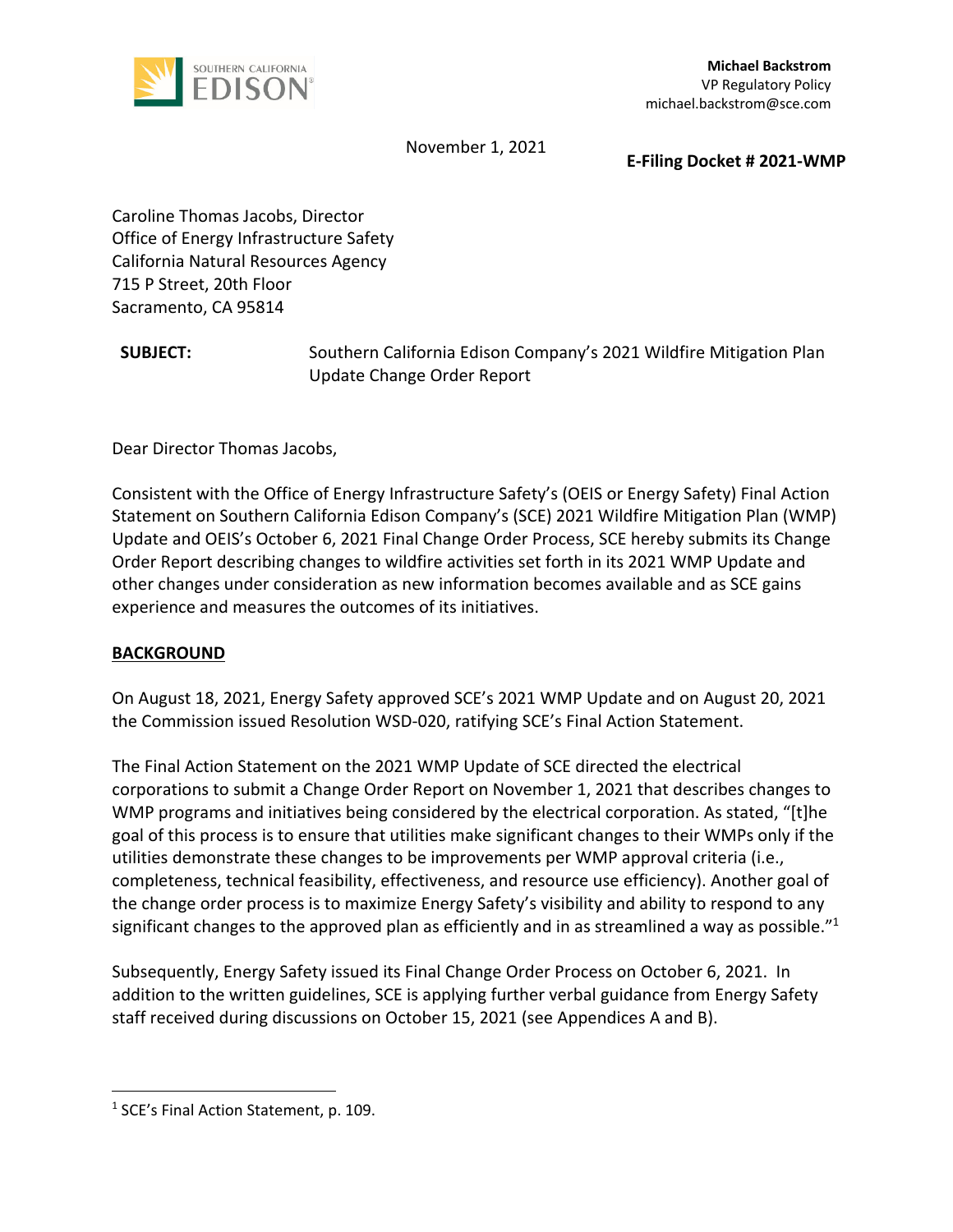This Change Order Report does not include changes to initiatives that are still being evaluated and/or anticipated for the year 2022 and beyond. As SCE explained in its 2021 WMP Update (Revision),<sup>2</sup> efforts to improve SCE's wildfire risk reduction programs and strategies will continue to evolve based on new information and analysis.

#### **PROPOSED CHANGES**

# **Grid Design and System Hardening Initiative Changes**

### **i. The Proposed Change ‐ Undergrounding of Overhead Conductor (SH‐2):**

a. The initiative being altered with reference to where in the WMP the initiative is discussed, type of change proposed, along with the planned budget:

| <b>2021 WMP</b><br><b>Update Initiative</b>                                          | Undergrounding of Overhead Conductor, SH-2                                                                                                     |
|--------------------------------------------------------------------------------------|------------------------------------------------------------------------------------------------------------------------------------------------|
| <b>2021 WMP</b><br><b>Update Section</b>                                             | Section 7.3.3.16, pp. 227-228                                                                                                                  |
| <b>Proposed Change</b><br>/ Type                                                     | <b>Other Change-Cost Efficiency</b>                                                                                                            |
| 2021 Planned<br><b>Spend</b>                                                         | \$26.4 million<br>Source: Table 12, Undergrounding of electric lines and/or equipment,<br>7.3.3.16, Undergrounding of Overhead Conductor, SH-2 |
| <b>Amount Already</b><br>Spent in 2021 YTD                                           | \$2.3 million as of September 2021                                                                                                             |
| <b>Planned Spend</b><br><b>Remainder of</b><br>$2021^3$                              | \$11.8 million                                                                                                                                 |
| 2021 Revised<br><b>Forecast</b>                                                      | \$14.1 million                                                                                                                                 |
| <b>Redeployment of</b><br>Funds in 2021<br>(how much and<br>to/from which<br>budget) | No funds have been identified for redeployment to/from this activity                                                                           |

b. Detailed description of proposed change

SCE is still committed to completing the scope of targeted undergrounding included in its 2021 WMP update. Only the cost forecast is being updated based on recorded costs this year. The

<sup>&</sup>lt;sup>2</sup> The 2021 WMP Update referenced throughout this Change Orders Report refers to the SCE 2021 WMP Revision ‐ CLEAN, submitted on June 3, 2021.

<sup>&</sup>lt;sup>3</sup> Forecasted spend is provided for 2021; 2022 forecast will be provided in SCE's 2022 WMP Update submission.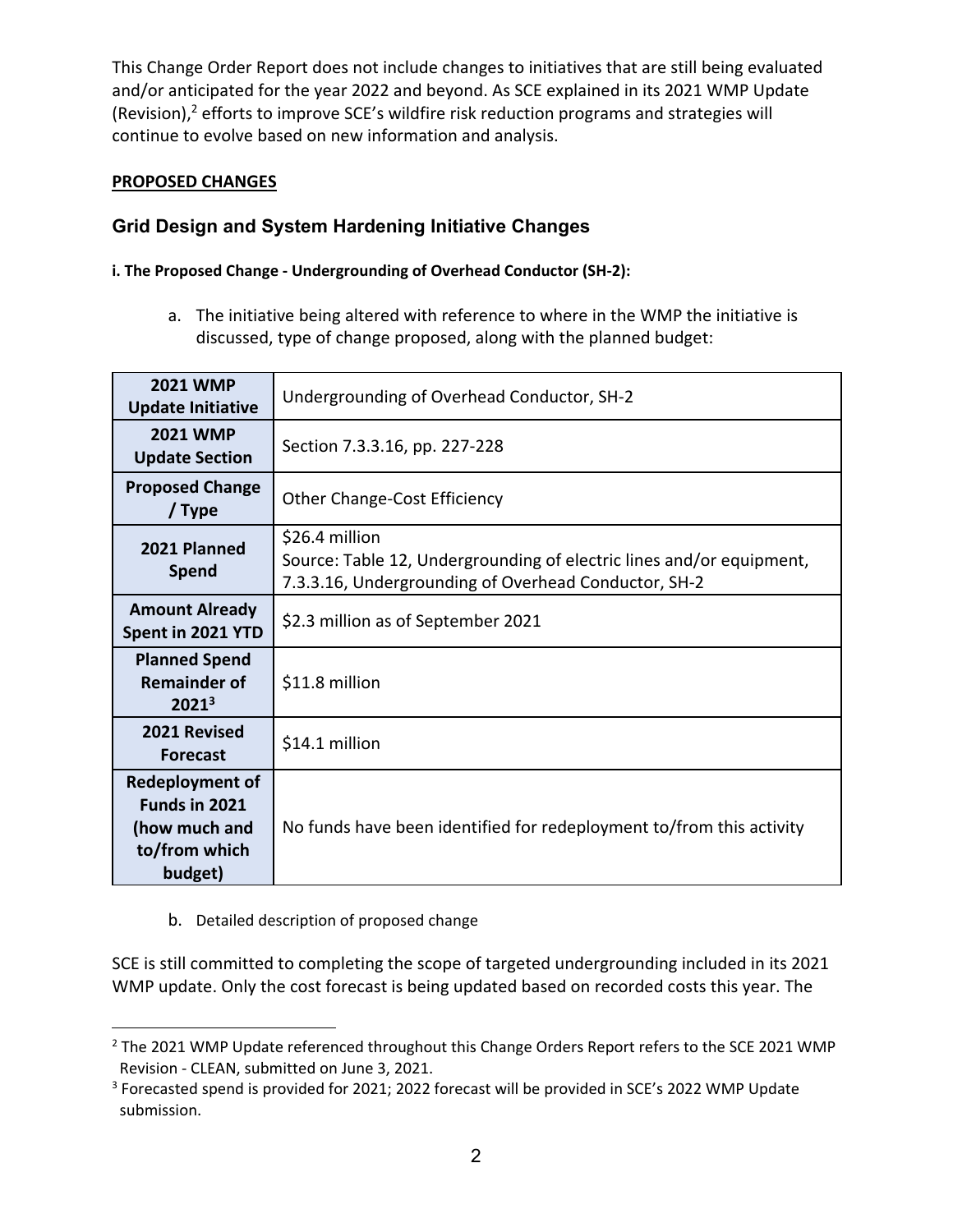difference between previously forecast costs and current forecasts is primarily due to two factors. First, SCE had previously used the average cost for past Rule 20A projects to estimate high level unit costs (average of \$3.4M based on a range of \$1.8M to \$5.2M per mile). However, the wildfire mitigation projects in scope in 2021 did not require undergrounding telecommunications or secondary lines included in Rule 20A conversions. Second, the locations targeted in 2021 were selected based on ease of terrain, accessibility, permitting and environmental issues which incurred less costs than average or what is expected for future scope.

Though the revised cost forecast for 2021 scope is lower than previously estimated, it is still within the Rule 20A cost range and undergrounding remains a considerably more lengthy and costly mitigation than other approaches to mitigating overhead bare conductor risk. In addition to lengthy deployment time and comparatively high unit costs, undergrounding can also require more miles to be installed than what is required for an overhead route, for example to bypass rocky terrain or sloping areas, or obtain easements. For targeted undergrounding in 2021, this will result in an average of approximately 20 percent more miles of undergrounding per project than was previously required by the overhead circuitry. Given the relative ease of terrain in 2021, this average could be much higher for more difficult terrain in the future.

#### **ii. Justification of the Proposed Change:**

a. In what way, if any, does the change address or improve completeness, technical feasibility, effectiveness, or resource use efficiency:

The change does not address or improve completeness, technical feasibility, effectiveness, or efficiency. Rather, the change is being made to update the cost forecast to reflect reduced cost estimates for undergrounding work in 2021. SCE will utilize these findings as appropriate in its future estimates for targeted undergrounding.

#### **iii. Change in Expected Outcomes from the Proposed Change:**

a. What outcomes, including quantitative ignition probability and PSPS risk reduction, was the changed initiative expected to achieve in the 2021 WMP?

In terms of probability of ignition (POI) reduction, SCE estimated that targeted undergrounding is extremely effective in mitigating contact from foreign object (CFO) and equipment and facility failure (EFF) drivers. Targeted undergrounding is also extremely effective in mitigating PSPS risk so long as the full circuit or isolatable segment is fully undergrounded.

b. What outcomes, including quantitative ignition probability and PSPS risk reduction, will the initiative deliver with the proposed adjustment?

This cost outlook change is not a result of a change to the estimates for targeted undergrounding's POI mitigation effectiveness or PSPS risk reduction.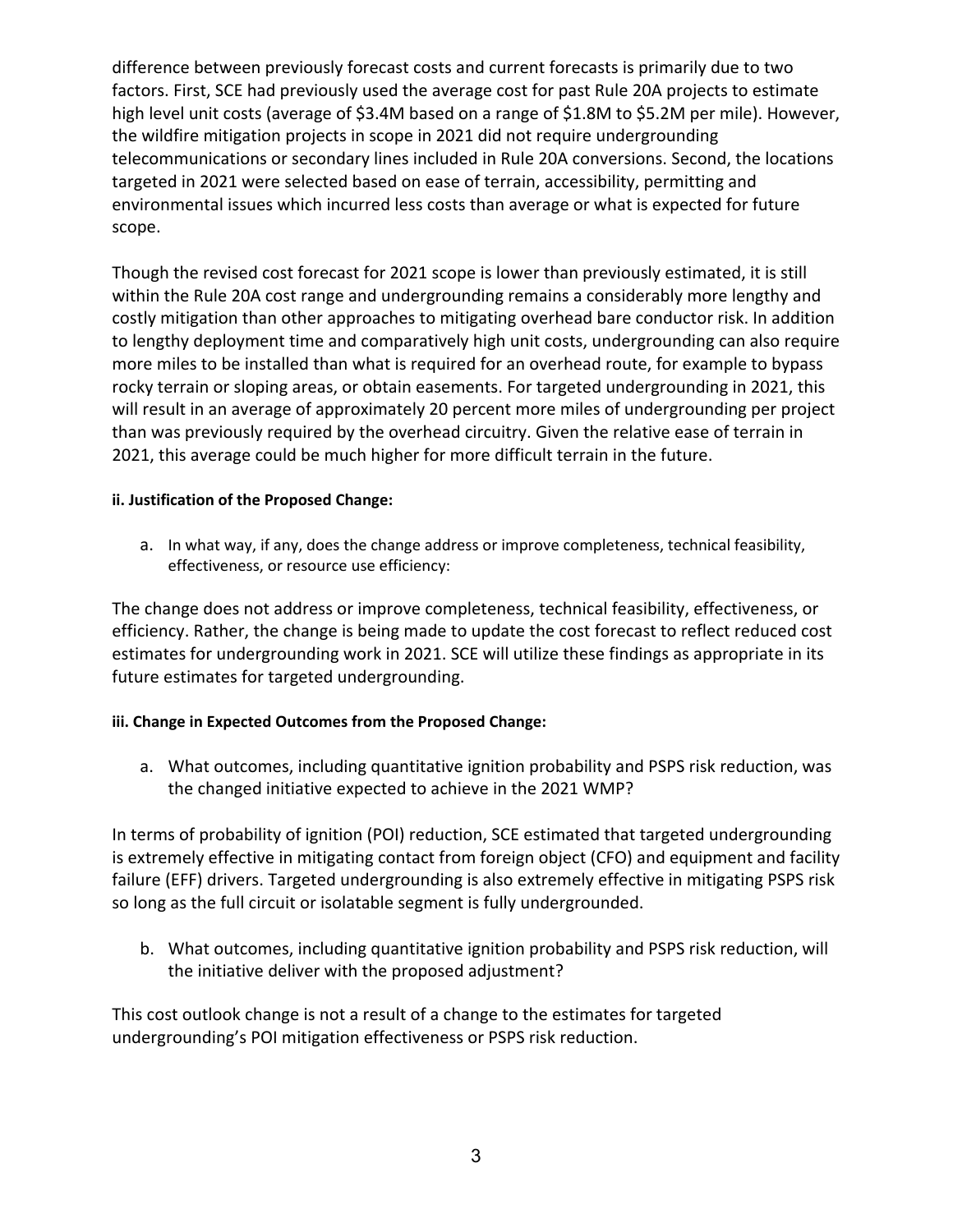# **Asset Management & Inspections Initiative Changes**

# **i. The Proposed Change ‐ Distribution High Fire Risk‐Informed (HFRI) Inspections and Remediations (IN‐1.1):**

a. The initiative being altered with reference to where in the WMP the initiative is discussed, type of change proposed, along with the planned budget:

| <b>2021 WMP</b>                                                                      | Distribution High Fire Risk-Informed (HFRI) Inspections and                                                                                                                                                                                                                  |
|--------------------------------------------------------------------------------------|------------------------------------------------------------------------------------------------------------------------------------------------------------------------------------------------------------------------------------------------------------------------------|
| <b>Update Initiative</b>                                                             | Remediations, IN-1.1                                                                                                                                                                                                                                                         |
| <b>2021 WMP</b>                                                                      |                                                                                                                                                                                                                                                                              |
| <b>Update Section</b>                                                                | Section 7.3.4.9.1, pp. 241-245                                                                                                                                                                                                                                               |
| <b>Proposed Change</b>                                                               | Decrease in Scale of Remediations                                                                                                                                                                                                                                            |
| / Type                                                                               | Other Change-Cost Efficiency                                                                                                                                                                                                                                                 |
| 2021 Planned<br><b>Spend</b>                                                         | \$252.1 million<br>Source: Table 12, Other discretionary inspection of distribution electric<br>lines and equipment, beyond inspections mandated by rules and<br>regulations, 7.3.4.9.1, Distribution High Fire Risk-Informed (HFRI)<br>Inspections and Remediations, IN-1.1 |
| <b>Amount Already</b><br>Spent in 2021 YTD                                           | \$92.1 million as of September 2021                                                                                                                                                                                                                                          |
| <b>Planned Spend</b><br><b>Remainder of</b><br>2021 <sup>4</sup>                     | \$17.0 million                                                                                                                                                                                                                                                               |
| 2021 Revised<br>Forecast <sup>5</sup>                                                | \$109.1 million                                                                                                                                                                                                                                                              |
| <b>Redeployment of</b><br>Funds in 2021<br>(how much and<br>to/from which<br>budget) | No funds have been identified for redeployment to/from this activity                                                                                                                                                                                                         |

b. Detailed description of proposed change

The current 2021 outlook for Distribution HFRI is lower than the forecasted costs in the 2021 WMP due to lower find rate of remediations than expected from inspections, cost efficiencies from bundling remediations with other programmatic work, and execution constraints.

In order to forecast the remediation portion of HFRI, SCE relied on historical find rates (i.e., the percentage of inspections that identify the need for a remediation). Notably, the assumed find

<sup>4</sup> Forecasted spend is provided for 2021; 2022 forecast will be provided in SCE's 2022 WMP Update submission.

<sup>&</sup>lt;sup>5</sup> Consistent with dollars shown in the 2021 WMP Table 12, the spend referenced here is for HFRI and Areas of Concern (AOC) scope, although the 2021 WMP narrative and associated targets also include scope for compliance inspections.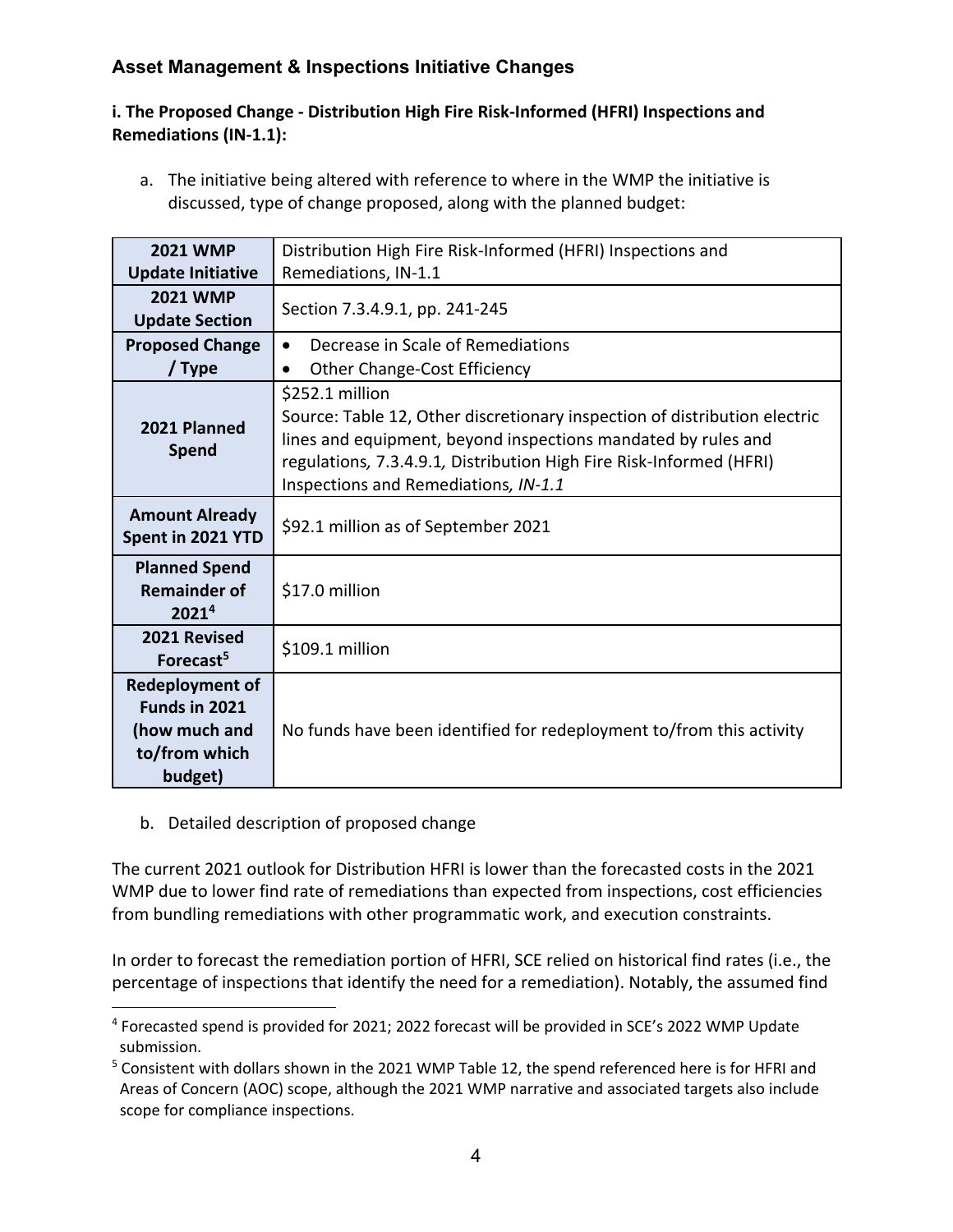rate for Distribution HFRI ground inspections in the 2021 WMP Update was 7.0%, based on inspections as of mid‐year 2020. The actual find rate in 2021 has since come down to 5.7%. This lower find rate even with more stringent inspection criteria is a preliminary indication that SCE's efforts in prior years, including maintenance and grid hardening, are yielding positive returns in terms of inspection findings.

Whenever operationally feasible, SCE bundles different types of work by location to reduce costs. For instance, an inspection may identify a Priority 2 (P2) $<sup>6</sup>$  finding on a structure that is</sup> also associated with an in‐flight covered conductor segment installation. Rather than sending two crews out to the same location weeks or even days apart, SCE will complete both mitigations using the same crew at the same time while meeting compliance timelines for the P2 remediation. SCE was able to successfully bundle much of the HFRI remediations which reduced costs by approximately \$35M.

Lastly, execution constraints due to external factors such as environmental permitting and internal factors such as crew resource constraints, including limited crew flexibility due to COVID‐19, are also contributing to the lower outlook. SCE continues to work with applicable entities to address external factors and has plans in place to address internal factors to limit or eliminate the impact of these factors on performing remediation work.

#### **ii. Justification of the Proposed Change:**

a. In what way, if any, does the change address or improve completeness, technical feasibility, effectiveness, or resource use efficiency:

This change does not address or improve completeness, technical feasibility, or effectiveness. It does, however, address resource use efficiency via operational efficiencies related to the bundling of remediation work. Additionally, it reflects the results of a lower remediation find rate that may be in part a result of prior maintenance and grid hardening efforts.

# **iii. Change in Expected Outcomes from the Proposed Change:**

a. What outcomes, including quantitative ignition probability and PSPS risk reduction, was the changed initiative expected to achieve in the 2021 WMP?

In terms of POI reduction, SCE estimated that Distribution HFRI is very effective in mitigating CFO‐vegetation contact, CFO‐animal contact, and many EFF drivers.

b. What outcomes, including quantitative ignition probability and PSPS risk reduction, will the initiative deliver with the proposed adjustment?

This cost outlook change is not a result of a change to the estimates for Distribution HFRI's POI mitigation effectiveness. However, due to the internal constraints described above, some

<sup>6</sup> P2 issues are lower risk and therefore remediation work is scheduled to be completed within 6 or 12 months depending on the HFTD tier.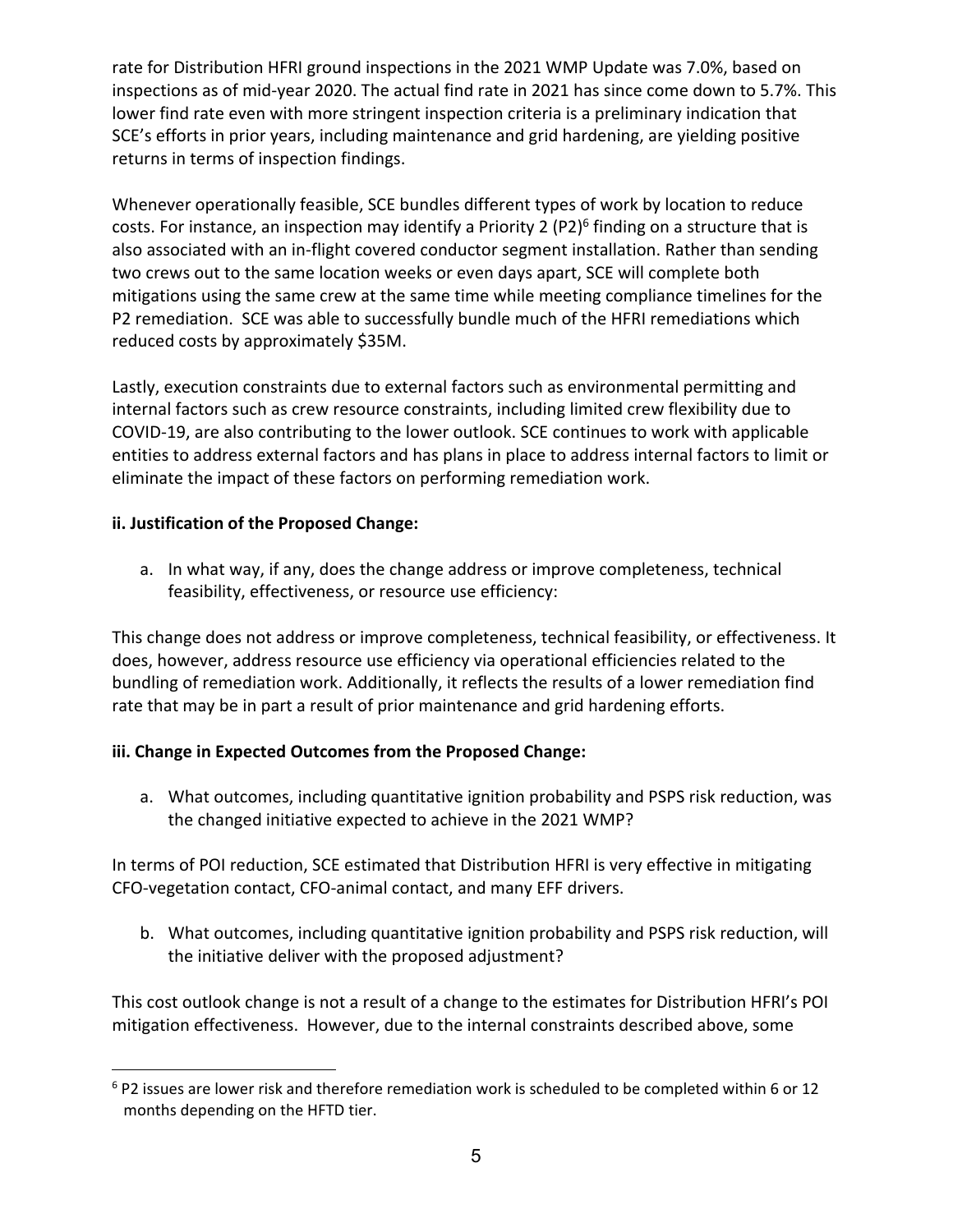portion of the risk reduction benefits will be delayed. Approximately 5% of remediations planned for completion in 2021 may roll into early 2022.

# **i. The Proposed Change ‐ Transmission High Fire Risk‐Informed (HFRI) Inspections and Remediations (IN‐1.2):**

a. The initiative being altered with reference to where in the WMP the initiative is discussed, type of change proposed, along with the planned budget:

| <b>2021 WMP</b>                                                                      | Transmission High Fire Risk-Informed (HFRI) Inspections and                                                                                                                                                                                                                  |
|--------------------------------------------------------------------------------------|------------------------------------------------------------------------------------------------------------------------------------------------------------------------------------------------------------------------------------------------------------------------------|
| <b>Update Initiative</b>                                                             | Remediations, IN-1.2                                                                                                                                                                                                                                                         |
| <b>2021 WMP</b>                                                                      | Section 7.3.4.10.1, pp. 247-251                                                                                                                                                                                                                                              |
| <b>Update Section</b>                                                                |                                                                                                                                                                                                                                                                              |
| <b>Proposed Change</b>                                                               | Decrease in Scale of Remediations                                                                                                                                                                                                                                            |
| / Type                                                                               | <b>Other Change-Cost Efficiency</b><br>$\bullet$                                                                                                                                                                                                                             |
| 2021 Planned<br><b>Spend</b>                                                         | \$75.9 million<br>Source: Table 12, Other discretionary inspection of Transmission electric<br>lines and equipment, beyond inspections mandated by rules and<br>regulations, 7.3.4.10.1, Transmission High Fire Risk-Informed (HFRI)<br>Inspections and Remediations, IN-1.2 |
| <b>Amount Already</b><br>Spent in 2021 YTD                                           | \$31.5 million as of September 2021                                                                                                                                                                                                                                          |
| <b>Planned Spend</b><br><b>Remainder of</b><br>2021 <sup>4</sup>                     | \$20.9 million                                                                                                                                                                                                                                                               |
| 2021 Revised<br>Forecast <sup>7</sup>                                                | \$52.4 million                                                                                                                                                                                                                                                               |
| <b>Redeployment of</b><br>Funds in 2021<br>(how much and<br>to/from which<br>budget) | No funds have been identified for redeployment for this activity                                                                                                                                                                                                             |

b. Detailed description of proposed change

Similar to Distribution HFRI Inspections and Remediations, the current 2021 outlook for Transmission HFRI Inspections and Remediations is lower than forecast in the 2021 WMP due to lower a remediation find rate from inspections and execution constraints.

In order to forecast the remediation portion of HFRI, SCE relied on historical find rates (i.e., the percentage of inspections that identify the need for a remediation). Notably, the assumed find

<sup>&</sup>lt;sup>7</sup> Consistent with dollars shown in the 2021 WMP Update Table 12, the spend referenced here is for HFRI and Areas of Concern (AOC) scope, although the 2021 WMP Update narrative and associated targets also include scope for compliance inspections.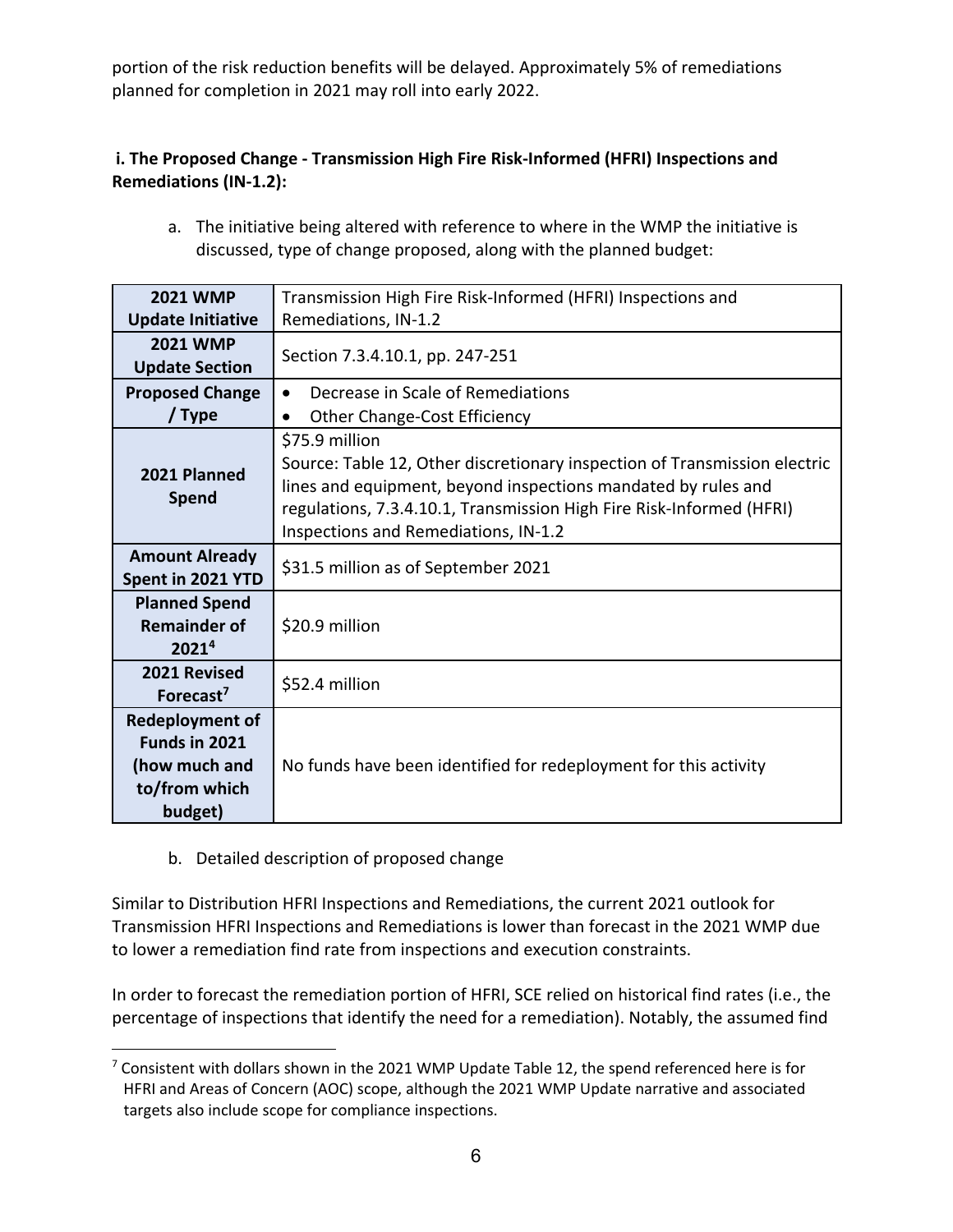rate for Transmission HFRI ground inspections in the 2021 WMP Update was 23%, but the actual find rate in 2021 has been 12%. This lower find rate even with more stringent inspection criteria is a preliminary indication that SCE's efforts in prior years, including maintenance and grid hardening, are yielding positive returns in terms of inspection findings.

Related to execution constraints, external factors such as environmental permitting and internal factors such as crew and design resource constraints, including limited crew flexibility due to COVID‐19, are also contributing to the lower outlook. SCE continues to work with applicable entities to address external factors and has plans in place to address internal factors to limit or eliminate the impact of these factors on performing remediation work.

#### **ii. Justification of the Proposed Change:**

a. In what way, if any, does the change address or improve completeness, technical feasibility, effectiveness, or resource use efficiency:

This change does not address or improve completeness, effectiveness, technical feasibility, or resource use efficiency. It reflects the results of a lower remediation find rate that may be in part a result of prior maintenance and grid hardening efforts.

# **iii. Change in Expected Outcomes from the Proposed Change:**

a. What outcomes, including quantitative ignition probability and PSPS risk reduction, was the changed initiative expected to achieve in the 2021 WMP?

In terms of POI reduction, SCE estimated that Transmission HFRI is very effective in mitigating CFO‐vegetation contact, CFO‐animal contact, and many EFF drivers.

b. What outcomes, including quantitative ignition probability and PSPS risk reduction, will the initiative deliver with the proposed adjustment?

This cost outlook change is not a result of a change to the estimates for Transmission HFRI's POI mitigation effectiveness. However, due to the internal constraints described above, some portion of the risk reduction benefits will be delayed. Approximately 5% of remediations planned for completion in 2021 may roll into early 2022.

# **Vegetation Management and Inspections Initiative Changes**

# **i. The Proposed Change – Hazard Tree Mitigation Program (VM‐1):**

a. The initiative being altered, with reference to where in the WMP the initiative is discussed, type of change proposed, along with the planned budget: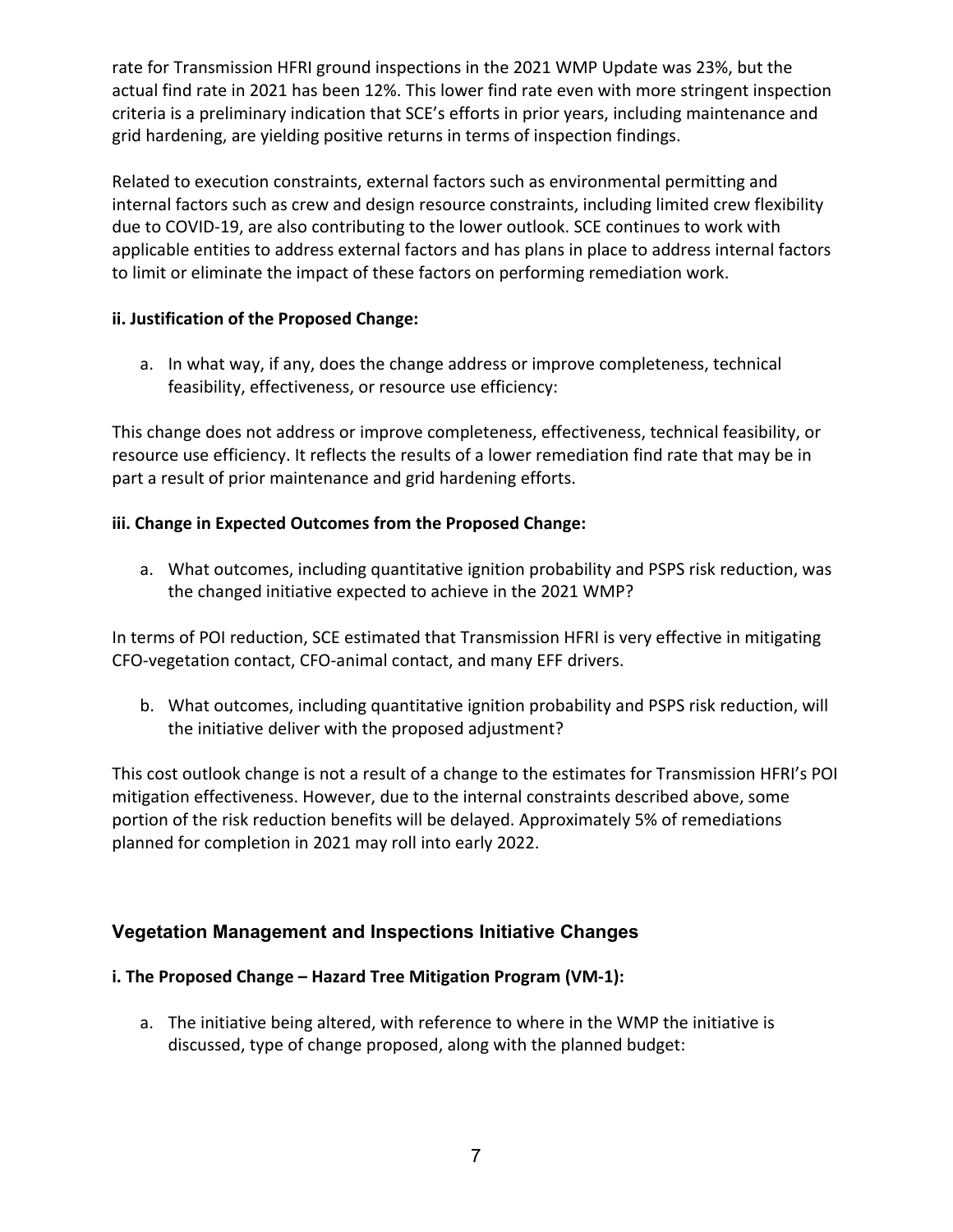| <b>2021 WMP</b><br><b>Update Initiative</b>                                          | Hazard Tree Mitigation Program (HTMP), VM-1                                                                                                                                        |
|--------------------------------------------------------------------------------------|------------------------------------------------------------------------------------------------------------------------------------------------------------------------------------|
| <b>2021 WMP</b><br><b>Update Section</b>                                             | Section 7.3.5.16.1, pp. 277-279                                                                                                                                                    |
| <b>Proposed Change</b><br>/ Type                                                     | Decrease in scale                                                                                                                                                                  |
| 2021 Planned<br><b>Spend</b>                                                         | \$80.7 million<br>Source: Table 12, Removal and remediation of trees with strike<br>potential to electric lines and equipment, 7.3.5.16.1, Hazard Tree<br>Mitigation Program, VM-1 |
| <b>Amount Already</b><br>Spent in 2021 YTD                                           | \$17.2 million as of September 2021                                                                                                                                                |
| <b>Planned Spend</b><br><b>Remainder of</b><br>2021 <sup>8</sup>                     | \$19.7 million                                                                                                                                                                     |
| 2021 Revised<br><b>Forecast</b>                                                      | \$36.9 million                                                                                                                                                                     |
| <b>Redeployment of</b><br>Funds in 2021<br>(how much and<br>to/from which<br>budget) | No funds have been identified for redeployment for this activity                                                                                                                   |

b. Detailed description of proposed change

The decrease in scale of HTMP in 2021 is primarily due to: (1) a lower than anticipated find rate of trees with strike potential (i.e., subject trees) resulting from inspections, and (2) a lower than anticipated number of subject trees that require subsequent mitigation.

- (1) Although SCE has exceeded the number of circuits that it planned to patrol in 2021 (383 as of October 1 compared to 322 planned for the entire year), SCE found fewer trees with strike potential (subject trees) than originally forecasted, and therefore fewer assessments were performed. The 2021 forecast was based on 25 assessments per assessor per day and the year to date recorded is 14 assessments per assessor per day. Accordingly, SCE expects to complete 120,000 – 130,000 assessments in 2021 rather than the 150,000 originally forecast.
- (2) Of the subject trees assessed, a lower number than forecasted have met the criteria of a hazard tree needing mitigation. The original forecast was based on an average historical prescription rate of 8% but the actual prescription rate for assessments performed in 2021 has averaged closer to 5%. Additionally, compliance with environmental regulations has resulted in delays for subsequent tree removals and mitigations in 2021.

<sup>8</sup> Forecasted spend is provided for 2021; 2022 forecast will be provided in SCE's 2022 WMP Update submission.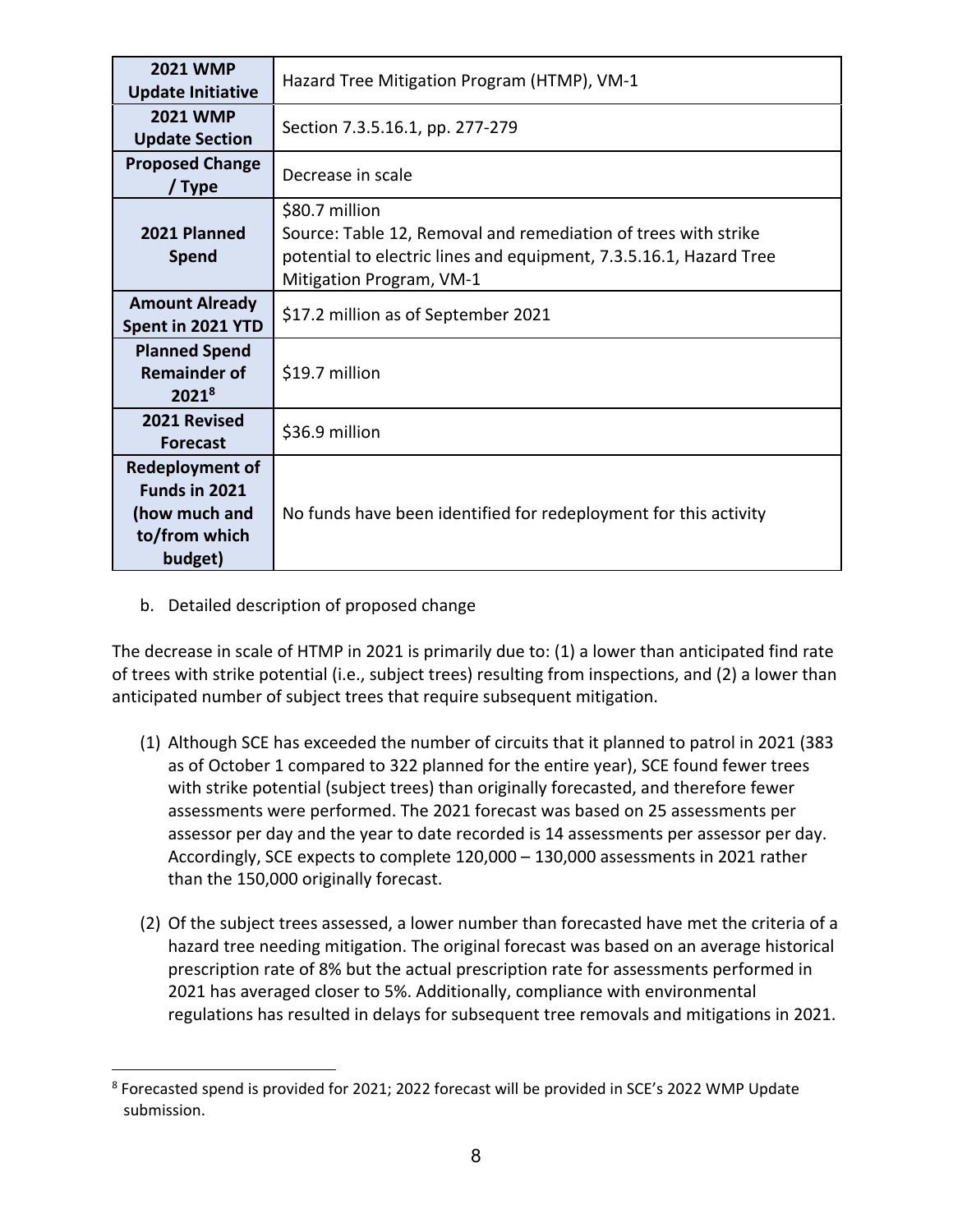SCE has also reduced its forecast for HTMP removals and mitigations from 15,000 to 2,900.

# **ii. Justification of the Proposed Change:**

a. In what way, if any, does the change address or improve completeness, technical feasibility, effectiveness, or resource use efficiency:

The change does not address or improve completeness, technical feasibility, effectiveness, or resource use efficiency. SCE will exceed the volume of circuits planned for inspection in 2021, which will reduce the necessary scope for future years. The prescribed removals/mitigations are expected to be completed as planned.

#### **iii. Change in Expected Outcomes from the Proposed Change:**

a. What outcomes, including quantitative ignition probability and PSPS risk reduction, was the changed initiative expected to achieve in the 2021 WMP?

HTMP, inclusive of inspections and remediations, is designed to identify risk through inspections and take a prioritized approach to remediate the identified risk across SCE's HFRA. In terms of POI reduction, SCE estimated that HTMP was very effective in mitigating Contact from Object (CFO)‐vegetation contact.

b. What outcomes, including quantitative ignition probability and PSPS risk reduction, will the initiative deliver with the proposed adjustment?

This outlook change is not a result of a change to the estimates for HTMP's POI mitigation effectiveness.

#### **i. The Proposed Change – Dead and Dying Tree Removal (VM‐4):**

a. The initiative being altered with reference to where in the WMP the initiative is discussed, type of change proposed, along with the planned budget:

| <b>2021 WMP</b><br><b>Update Initiative</b> | Dead and Dying Tree Removal, VM-4                                                                                                                                               |
|---------------------------------------------|---------------------------------------------------------------------------------------------------------------------------------------------------------------------------------|
| <b>2021 WMP</b><br><b>Update Section</b>    | Section 7.3.5.16.2, pp. 279-280                                                                                                                                                 |
| <b>Proposed Change</b><br>/ Type            | Decrease in scale                                                                                                                                                               |
| 2021 Planned<br><b>Spend</b>                | \$43.4 million<br>Source: Table 12, Removal and remediation of trees with strike<br>potential to electric lines and equipment, 7.3.5.16.2, Dead and Dying<br>Tree Removal, VM-4 |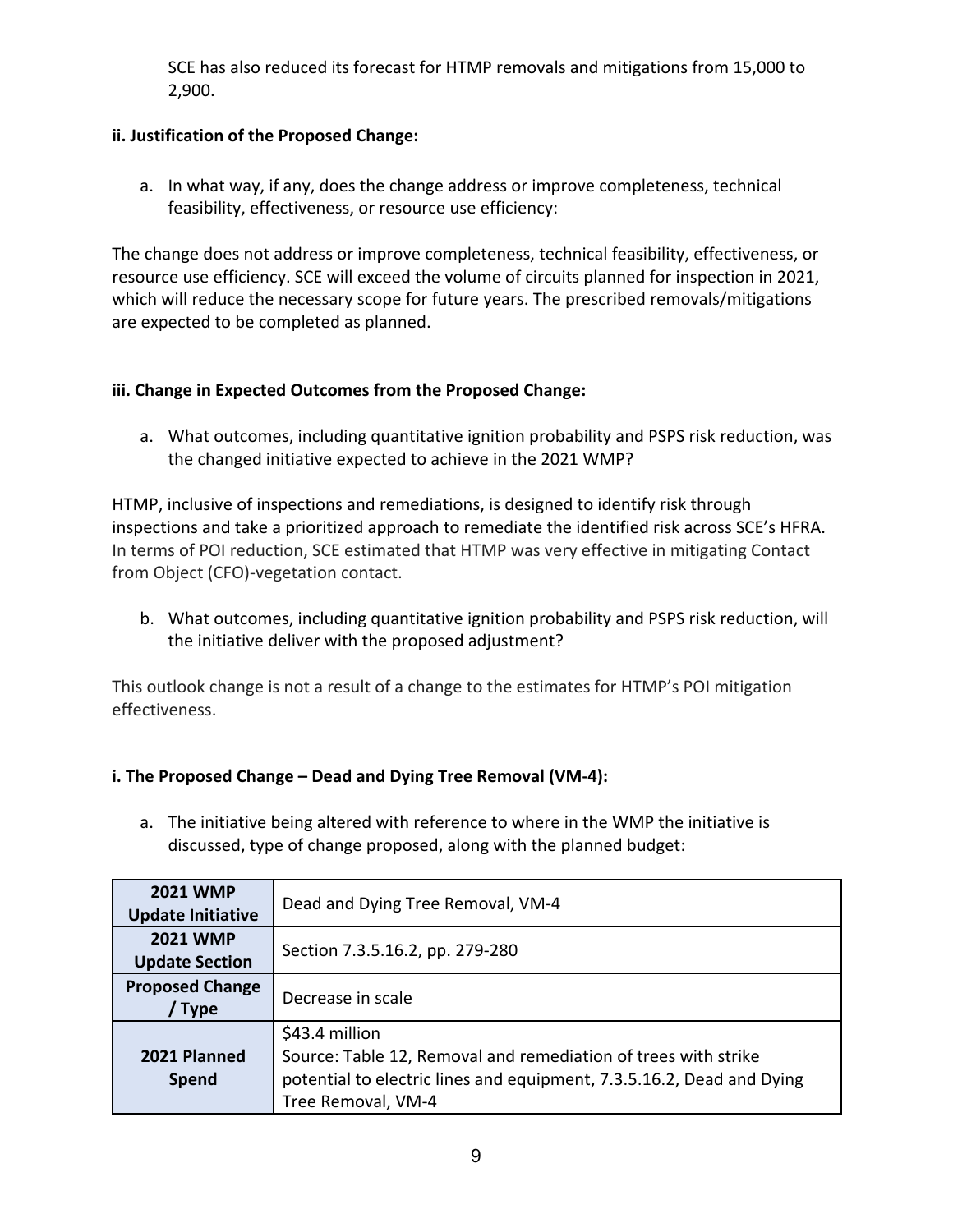| <b>Amount Already</b><br>Spent in 2021 YTD                                           | \$11.3 million as of September 2021                              |
|--------------------------------------------------------------------------------------|------------------------------------------------------------------|
| <b>Planned Spend</b><br><b>Remainder of</b><br>$2021^9$                              | \$7.2 million                                                    |
| 2021 Revised<br><b>Forecast</b>                                                      | \$18.5 million                                                   |
| <b>Redeployment of</b><br>Funds in 2021<br>(how much and<br>to/from which<br>budget) | No funds have been identified for redeployment for this activity |

# b. Detailed description of proposed change

The decrease in scale of the Dead and Dying Tree Removal Program is primarily due to a lower than anticipated find rate of dead, dying, and diseased trees, resulting in less work needing to be completed. Circuit patrols continue to be performed as planned for the year, however, the volume of trees in need of removal is lower than anticipated.

# **ii. Justification of the Proposed Change:**

a. In what way, if any, does the change address or improve completeness, technical feasibility, effectiveness, or resource use efficiency:

The change does not address or improve completeness, technical feasibility, effectiveness, or efficiency. All circuit patrols will be completed as planned, and prescribed removals are expected to be completed consistent with program guidelines. The original forecast was based on average historical data of 15,000 annual tree removals. The update is based on current projected tree removals for which SCE has access and authority to perform. Accordingly, SCE has reduced its 2021 forecast for Dead and Dying Tree removals from 15,000 to 3,400.

# **iii. Change in Expected Outcomes from the Proposed Change:**

a. What outcomes, including quantitative ignition probability and PSPS risk reduction, was the changed initiative expected to achieve in the 2021 WMP?

SCE's Dead and Dying Tree Program, inclusive of inspections and remediations, is designed to identify risk through inspections and take a prioritized approach to remediate the identified risk across SCE's HFRA. In terms of POI reduction, SCE estimated that the Dead and Dying Tree Program was very effective in mitigating CFO‐vegetation contact.

<sup>9</sup> Forecasted spend is provided for 2021; 2022 forecast will be provided in SCE's 2022 WMP Update submission.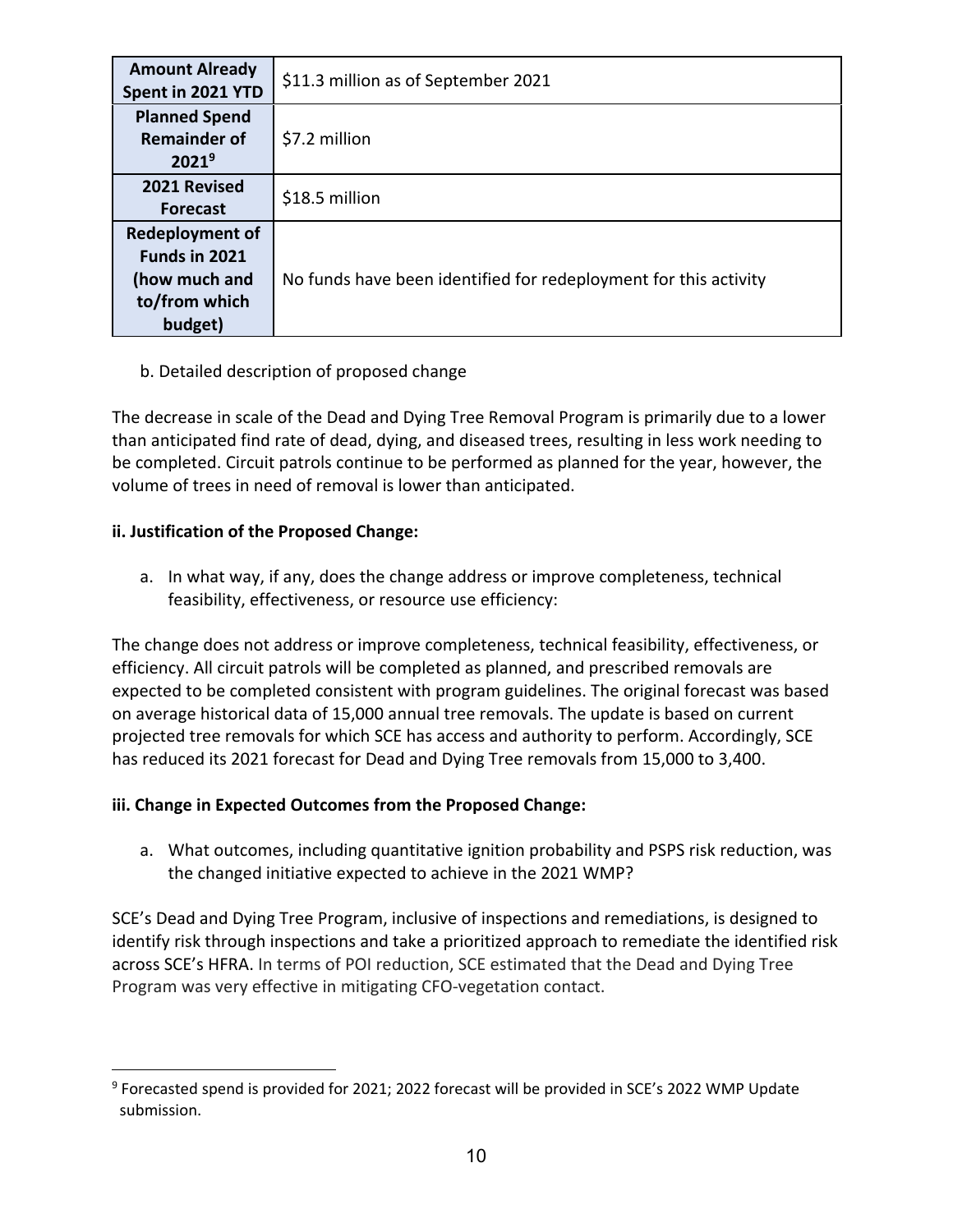b. What outcomes, including quantitative ignition probability and PSPS risk reduction, will the initiative deliver with the proposed adjustment?

This outlook change is not a result of a change to the estimates for the Dead and Dying Tree Program's POI mitigation effectiveness.

# **Public Safety Power Shutoff Initiative Changes**

#### **i. The Proposed Change – Customer Care Programs (PSPS‐2):**

a. The initiative being altered with reference to where in the WMP the initiative is discussed, type of change proposed, along with the planned budget:

| <b>2021 WMP</b><br><b>Update Initiative</b>                                          | <b>Customer Care Programs, PSPS-2</b>                                                                                               |
|--------------------------------------------------------------------------------------|-------------------------------------------------------------------------------------------------------------------------------------|
| <b>2021 WMP</b><br><b>Update Section</b>                                             | Section 7.3.6.5.2, pp. 293                                                                                                          |
| <b>Proposed Change</b><br>/ Type                                                     | Increase in scale                                                                                                                   |
| 2021 Planned<br><b>Spend</b>                                                         | \$55.8 million<br>Source: Table 12, PSPS events and mitigation of PSPS impacts, 7.3.6.5.2,<br><b>Customer Care Programs, PSPS-2</b> |
| <b>Amount Already</b><br>Spent in 2021 YTD                                           | \$44.5 million as of September 2021                                                                                                 |
| <b>Planned Spend</b><br><b>Remainder of</b><br>202110                                | \$23.3 million                                                                                                                      |
| 2021 Revised<br><b>Forecast</b>                                                      | \$67.8 million                                                                                                                      |
| <b>Redeployment of</b><br>Funds in 2021<br>(how much and<br>to/from which<br>budget) | No funds have been identified for redeployment for this activity                                                                    |

<sup>&</sup>lt;sup>10</sup> Forecasted spend is provided for 2021; 2022 forecast will be provided in SCE's 2022 WMP Update submission.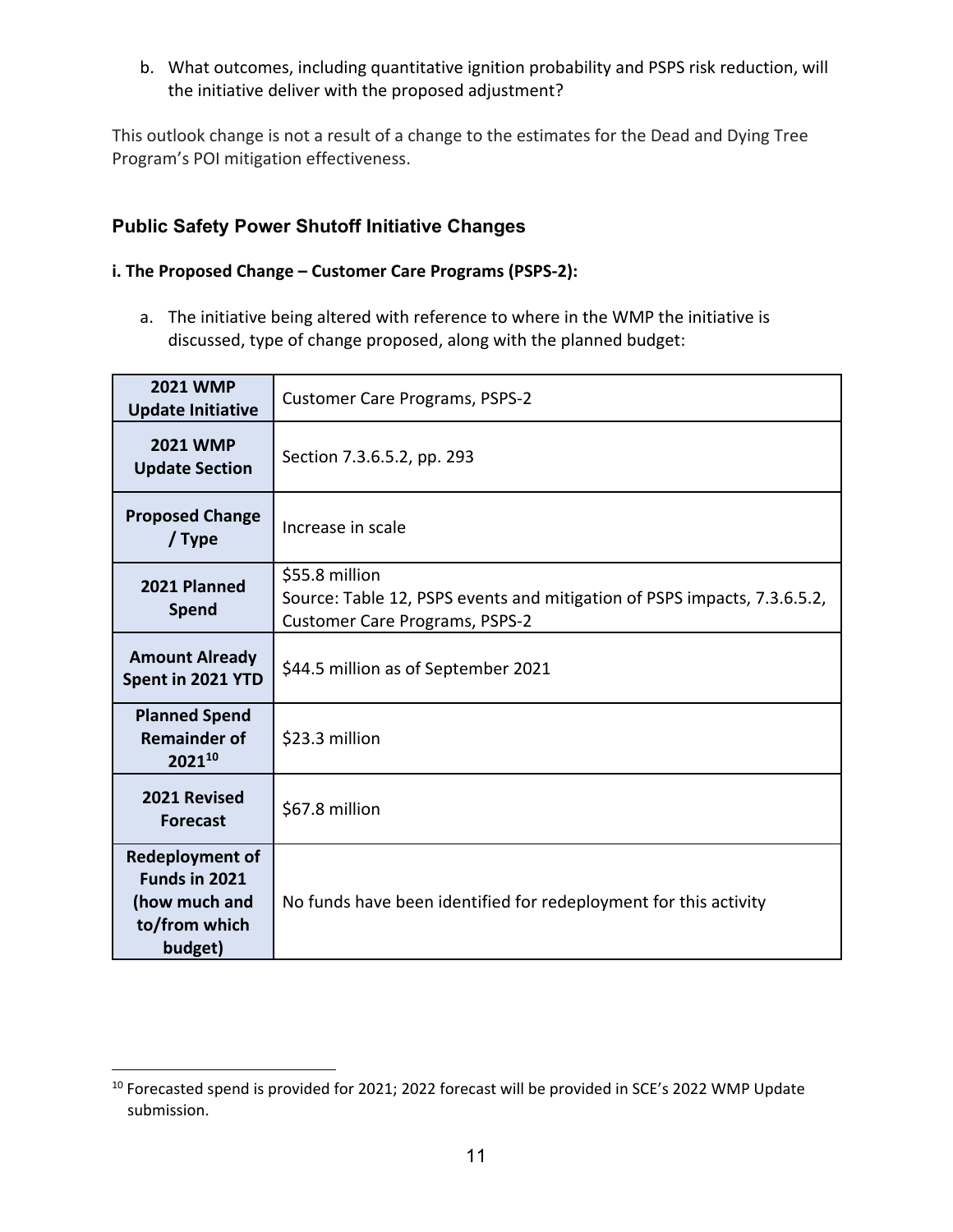b. Detailed description of proposed change

SCE's Customer Care Program Initiative consists of several work streams. The primary drivers of the cost increase are sce.com website enhancements and PSPS process improvements and expanding the Critical Care Backup Battery (CCBB) program. Other changes include modifying the Residential Battery Station and Well Water and Water Pumping Backup Generation programs.

The website enhancements and PSPS process improvements are consistent with SCE's February 12, 2021 PSPS Action Plan, described in SCE's 2021 WMP Update Revision.<sup>11</sup> The website enhancements allow customers to view current or planned interruptions of service, including estimated restoration time, and benefit from other map-based improvements that can help users to identify the location of outages by city, Community Resource Centers (CRCs), Community Crew Vehicles (CCVs) and electric vehicle (EV) charging stations. The PSPS process improvements include process automation, a centralized data platform, and software enhancements, which improve the timeliness and accuracy of customer notifications. These enhancements and improvements collectively represent a 2021 cost increase of approximately \$10M.

For CCBB, the 2021 WMP Update forecast was based on the program's 2020 performance of 30% deployment of batteries to eligible customers in 2020. However, SCE has successfully increased customer response rate this year. SCE implemented several changes to the program including:

- Expanding CCBB eligibility starting in 2021 from Critical Care Medical Baseline (MBL) customers who reside in HFRA and are enrolled in CARE or FERA to all MBL customers who reside in HFRA and are enrolled in CARE or FERA
- Enhancing marketing and outreach by adding tactics, such as social media and community‐based organization (CBO) engagement, to supplement direct mail and outbound phone calls
- Increasing door-to-door outreach efforts by SCE vendors, which were limited in 2020 due to COVID‐19

As a result of these continued efforts, SCE expects it will deploy up to 6,000 batteries in 2021, which represents an increase from SCE's 2021 WMP Update forecast of 3,600 batteries, for a cost increase of approximately \$6M.

Changes have also been made to the Residential Battery Station and Well Water and Water Pumping Backup Generation programs. At the beginning of 2021, the Residential Battery Station program offered all SCE customers a \$50 rebate to purchase a backup portable battery for their home. On July 1, 2021, the program increased the rebate amount offered from \$50 to \$75 but limited eligibility to customers residing in or receiving power from a circuit that traverses an HFRA. The total number of eligible customer accounts for this program is now approximately 1.3 million. The Well Water and Water Pumping Backup Generation program offered a \$300 rebate for the purchase of a qualified generator to customers residing in HFRA

<sup>&</sup>lt;sup>11</sup> SCE 2021 WMP Revision (CLEAN), p. 370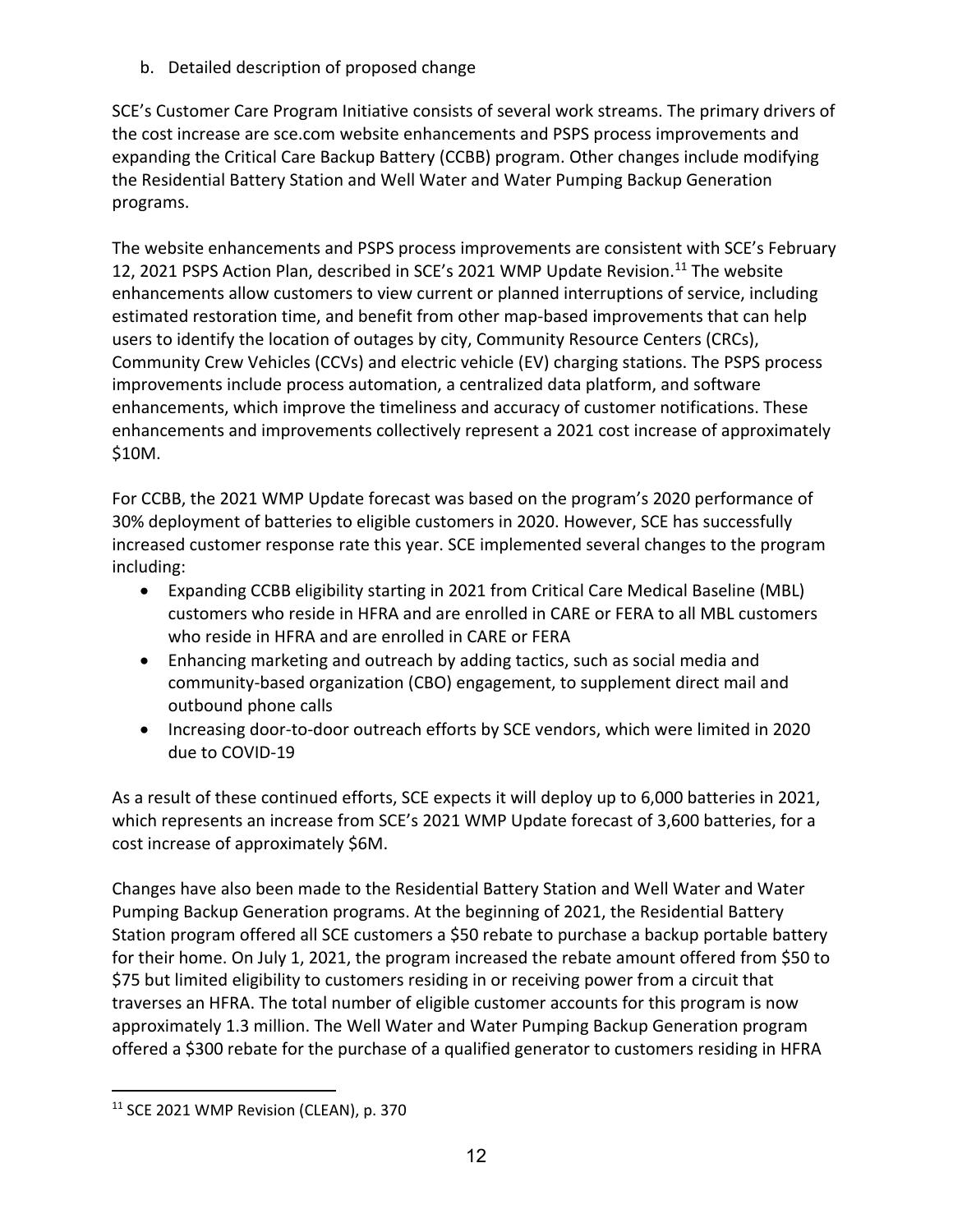or receive power from a circuit that traverses an HFRA and living in a well water‐dependent community or communities without access to municipal water suppliers. A \$500 rebate for the Well Water and Water Pumping Backup Generation program was also offered to eligible customers who are also enrolled in CARE or FERA. This program was modified on July 1, 2021, by expanding eligibility to all SCE customers in HFRA or who receive power from a circuit that traverses an HFRA and removing the previous water pumping dependency requirement. The program now offers a \$200 (replacing the \$300 rebate) rebate to customers residing in HFRA or receiving power from a circuit that traverses an HFRA (approximately 1.3 million customer accounts) and a \$500 rebate to customers enrolled in CARE, FERA, or MBL and residing in HFRA or receiving power from a circuit that traverses an HFRA. Although these program changes are expected to have minimal impact on the 2021 cost forecast, they are expected to result in an increase in customer participation.

# **ii. Justification of the Proposed Change:**

These changes enhance the technical feasibility of customers navigating the sce.com website and understanding how they are or could be affected by a PSPS event and improve the timeliness and accuracy of customer notifications, thereby enabling greater customer situational awareness. In addition, the modifications to certain backup battery and rebate programs expand the pool of customers eligible to receive such assistance and thereby help improve customer resiliency during PSPS events.

#### **iii. Change in Expected Outcomes from the Proposed Change:**

a. What outcomes, including quantitative ignition probability and PSPS risk reduction, was the changed initiative expected to achieve in the 2021 WMP?

SCE developed the CCBB and rebate programs above to provide customers with financial assistance in developing their resiliency to prepare for the impact from PSPS events. PSPS events can impact our customers, especially those relying on critical life‐sustaining medical devices and those dependent on well water pumping. This initiative does not reduce the probability or consequence of ignitions, but rather reduces the consequence of PSPS events.

In terms of PSPS consequence reduction, SCE estimated that CCBB program was moderately effective in mitigating safety, reliability, and financial consequences.

b. What outcomes, including quantitative ignition probability and PSPS risk reduction, will the initiative deliver with the proposed adjustment?

This outlook change is not a result of a change to the estimated PSPS risk reduction effectiveness of these programs. However, the increase in CCBB customer response rates, in particular, has effectively resulted in more PSPS consequence risk reduction in 2021 than was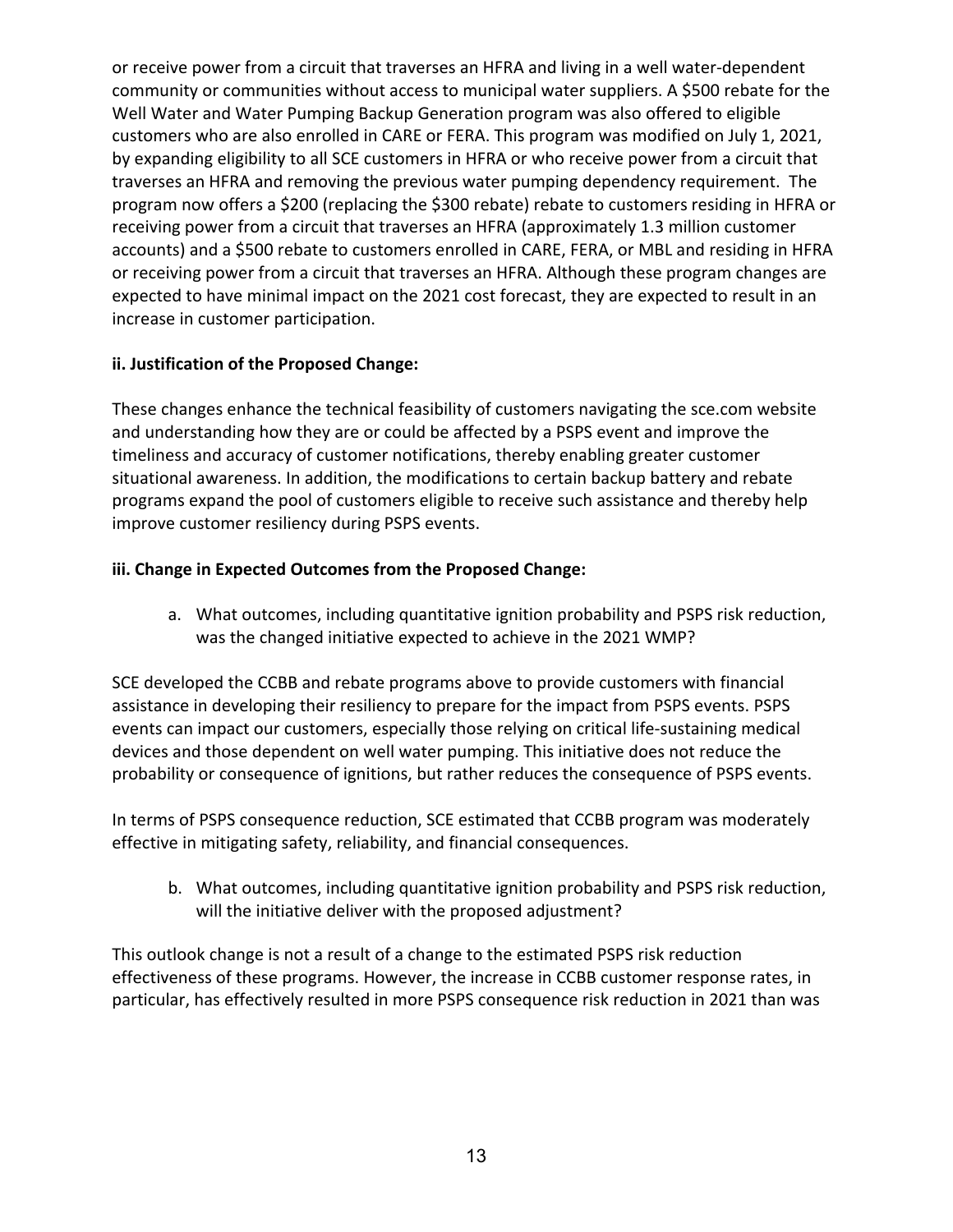assumed in SCE's 2021 WMP Update, given that the number of batteries deployed is now projected at up to 6,000 by year‐end, versus the initial assumption of 3,600.

Sincerely,

//s// Michael Backstrom Vice President, Regulatory Policy Southern California Edison

cc: CALFIREUtilityFireMitigationUnit@fire.ca.gov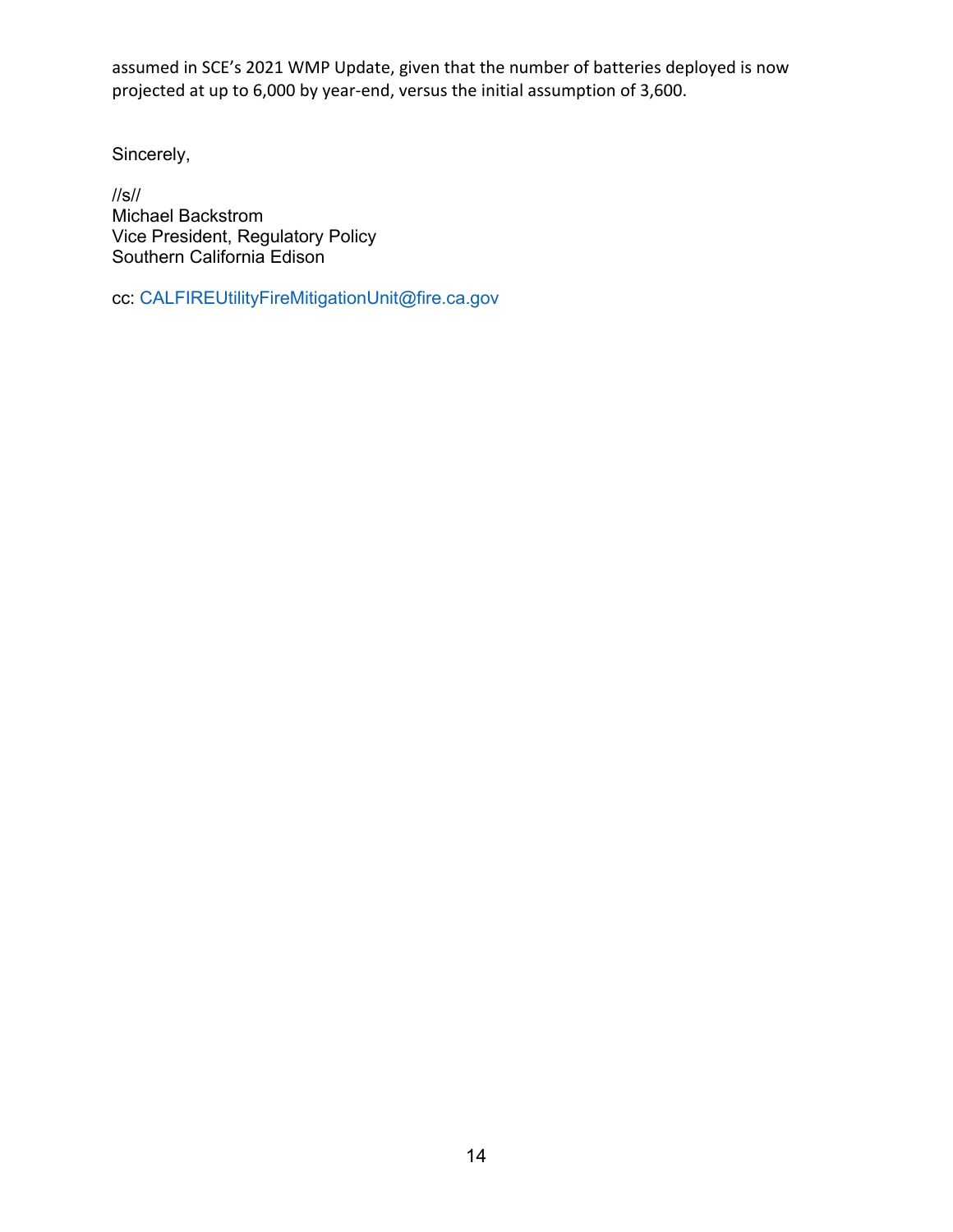#### **Appendix A Written Guidelines per OEIS on 10/6/21**

If a utility seeks to significantly modify (i.e., reduce, increase, or end) WMP mitigation measures in response to data and results on utility ignition risk reduction impacts, the utility must submit a Change Order Report. At a high level, the objective of the Change Order process is to ensure the utility continues to follow the most effective and efficient approach to mitigating its wildfire risk. This could change as new information becomes available and as the utility gains experience and measures the outcomes of its initiatives. The Change Order Report must include significant shifts in the WMPs starting from the date the WMP has been submitted to Energy Safety for review (i.e., in February and March 2021).

The Change Order process set forth herein provides a mechanism for the utility to make adjustments based on this information and experience. The goal of this process is to ensure that utilities make significant changes to their WMPs only if the utilities demonstrate these changes to be improvements per WMP approval criteria (i.e., completeness, technical feasibility, effectiveness, and resource use efficiency). Another goal of the Change Order process is to maximize Energy Safety's visibility and ability to respond to any significant changes to the approved WMP as efficiently and in as streamlined a way as possible. Finally, a Change Order allows the utility to explain whether a change is intentional or inadvertent.

A "significant" change to a utility's WMP that would trigger the Change Order process is defined below:

• A change falls into the following initiative categories, i) risk assessment and mapping, ii) vegetation management and inspections, iv) grid design and system hardening, or v) asset management and inspections.

#### **or**

• A change to the utility's PSPS strategy, protocols and/or decision‐making criteria.

#### *and*

• Meets one or more of the following criteria:

o A change that would result in an increase or decrease of more than \$10 million or constituting a greater than 20% change in an initiative's planned total expenditure. o A change that reduces or increases the estimated risk reduction value of an initiative by more than 25%.

o A change that results in the modification of a WMP initiative target by greater than or equal to 5%. Targets are identified in Table 5.3‐1 included in the 2021 WMP Guidance and through QIU submissions as described in Compliance Guidance (i.e., number of trees trimmed, miles of power lines hardened, or poles inspected). Energy Safety expects these two sources of information to be identical.

 $\circ$  A change that results in a significant shift of either the strategic direction or purpose of an initiative (i.e., introducing use of a novel risk model that reverses the risk profile of the utility's circuits).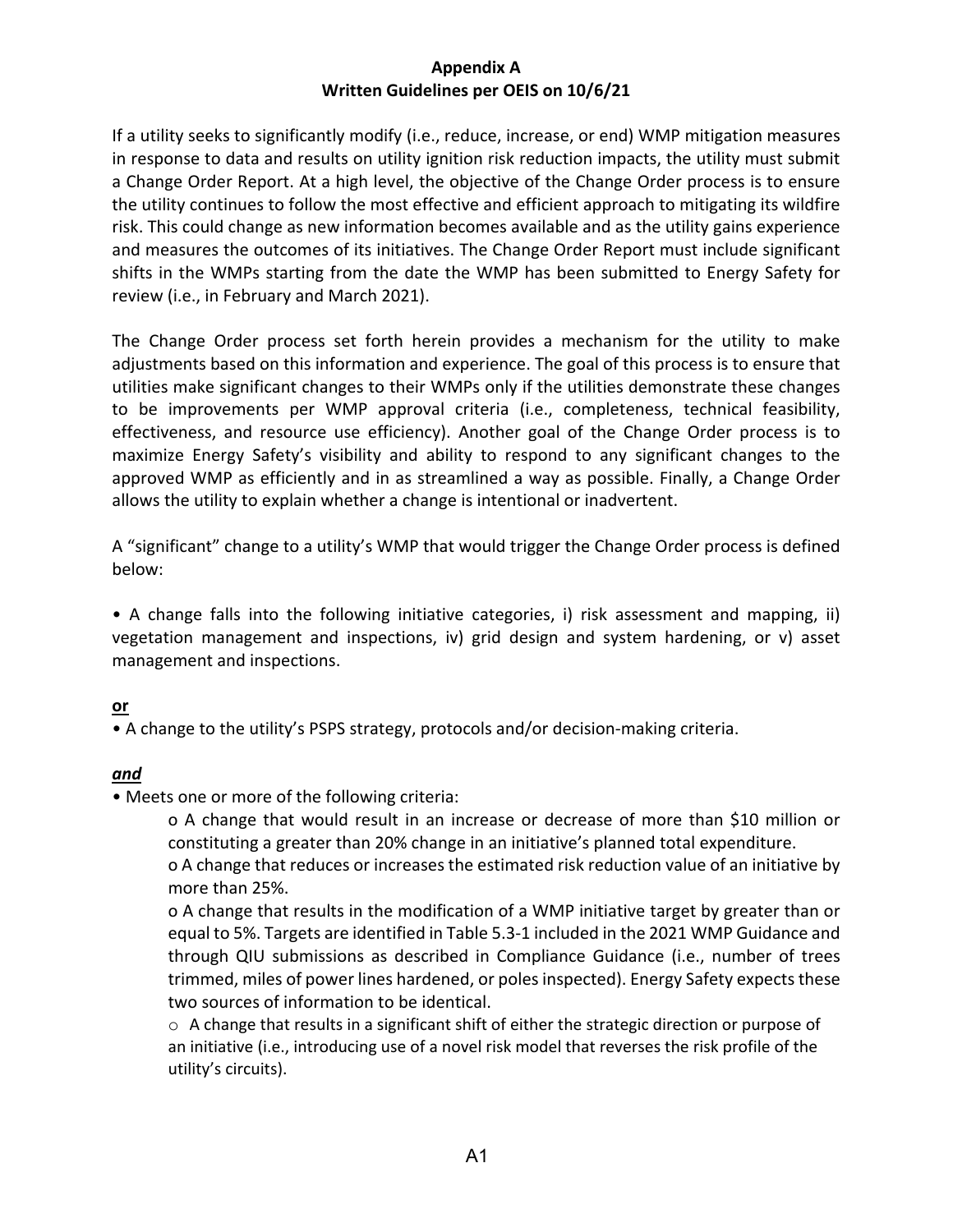If a utility is unsure whether a change is significant, the utility is encouraged to discuss the change informally with Energy Safety in advance of submission of a Change Order Report via email to safetypolicy@energysafety.ca.gov. The Change Order process is not intended to allow utilities to unilaterally change their WMP initiatives and program targets; rather, its purpose is to provide a mechanism for refining certain elements of WMP initiatives when there is demonstrable quantitative and qualitative justification for doing so.

# **Submission of Change Order Reports**

Utilities shall submit any Change Order Reports as soon as they have confirmed the change, with a final deadline by 5:00 p.m. on November 1, 2021. Energy Safety will review change orders and may issue either an approval or a denial if proposed changes are deemed to be materially out of alignment with Energy Safety's goals. At a minimum, each proposed Change Order shall provide the following information:

i. The proposed change

a. The initiative being altered with reference to where in the WMP the initiative is discussed

b. The planned budget of that initiative, including:

i. Planned spend in the 2021 WMP of the initiative being altered

ii. Of the planned spend identified in i. above, how much has already been spent

iii. Planned spend for the remainder of the WMP plan period

iv. If spend is being redeployed, how much is being redeployed and to/from which budget

- c. The type of change being proposed, reported as one of the following:
	- i. Increase in scale
	- ii. Decrease in scale
	- iii. Change in prioritization
	- iv. Change in deployment timing
	- v. Change in work being done
	- vi. Other change (described)

d. A detailed description of the proposed change

# ii. Justification for the proposed change

a. In what way, if any, does the change address or improve:

- i. Completeness
- ii. Technical feasibility of the initiative
- iii. Effectiveness of the initiative
- iv. Resource use efficiency over portfolio of WMP initiatives
- iii. Change in expected outcomes from the proposed change

a. What outcomes, including quantitative ignition probability and PSPS risk reduction, was the changed initiative expected to achieve in the 2021 WMP Update?

b. What outcomes, including quantitative ignition probability and PSPS risk reduction, will the initiative deliver with the proposed adjustment?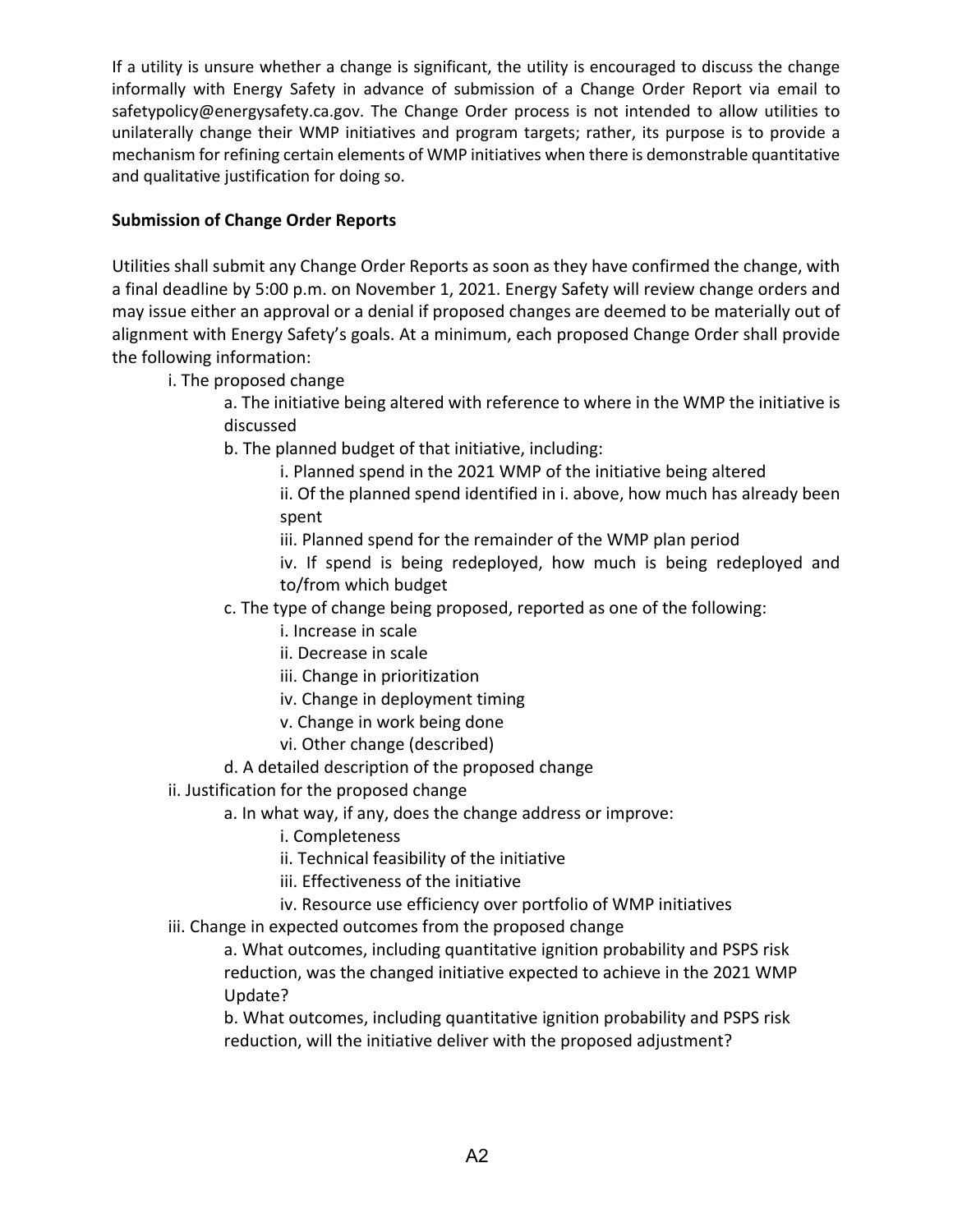Submission of Change Order Reports shall be through Energy Safety's e-filing system. Change Order Reports must be submitted to the 2021 WMPs Docket (docket #2021‐WMPs). Utilities shall concurrently serve all reports on the Department of Forestry and Fire Protection at CALFIREUtilityFireMitigationUnit@fire.ca.gov.